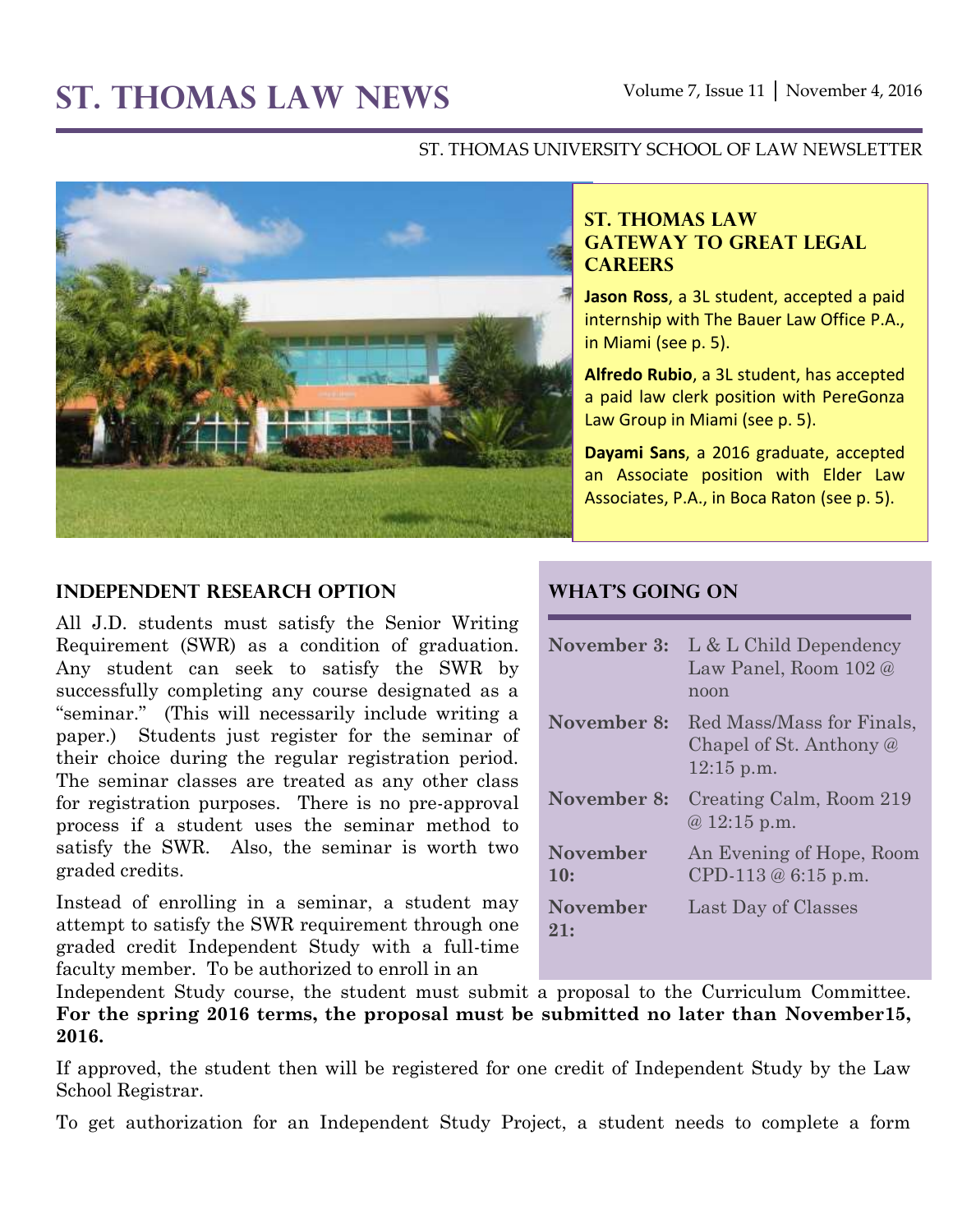available at <https://www.stu.edu/Portals/law/docs/students/Independent-Study-Option-Form.pdf> and provide the other required information, indicated below, to the Law School Registrar prior to the deadline. The Law School Registrar then will provide the form and additional information to the Chair of the Faculty Curriculum Committee. You may turn in a hard copy or scan and e-mail a completed form and the other documentation to [jjackson@stu.edu.](mailto:jjackson@stu.edu) Please request that you receive verification that it was timely received if you e-mail the documentation.

Only full time faculty members and certain adjuncts are authorized to supervise an Independent Study. You can check with the Student Affairs Office or the Registrar to ascertain whether a particular adjunct professor is authorized to supervise an Independent Study. The student must identify the faculty member who has agreed to supervise the project, and that faculty member has to sign off on the form *before* it is submitted to the Registrar. A student may do only one independent study for credit.

The student also must include with the form a one to two page topic proposal identifying the subject area of the law the student intends to research with a brief bibliography. The proposal should identify an area or aspect of the law the student is interested in investigating and should narrow the subject area to one of manageable proportions. The student will need to do some preliminary research. A note or paper written in connection with a law review may serve as a starting point and as a basis for a proposal to the curriculum committee, but cannot be used in and of itself to fulfill the Senior Writing Requirement.

Students should keep in mind that doing an Independent Study requires good time management skills and an ability to stay on task. These papers require weeks of research, outlines, and multiple drafts. This is not something a student can complete in a short amount of time. For many students, it is easier to find a suitable topic and progress toward a viable paper if it is done within the parameters of a seminar class, rather than as an Independent Study.

Keep in mind in approaching a possible faculty sponsor that he or she is not required to supervise Independent Studies. It will involve a substantial time commitment on his or her part. A student should approach those faculty members with particular expertise in the student's subject area. While different faculty members will have different requirements, the student should expect to meet with his or her faculty sponsor on multiple occasions during the course of the semester. For example, depending on the faculty member, a faculty sponsor may expect the student to submit at different points during the semester a topic report and bibliography, a thesis statement, an outline, drafts of the paper, and a final paper. For a student's paper to fulfill the Senior Writing Requirement, it also must conform to the Bluebook citation format. Remember the deadline for submitting the proposal to write an authorized paper in either the summer or fall term is November 15, 2016.

#### **Red Mass for Finals**

Please join the St. Thomas More Catholic Law Society on Tuesday, November 8, 2016, at 12:15 p.m. in the Chapel of St. Anthony to celebrate the Red Mass. Red Masses are celebrated everywhere to pray for members of the law school community, which includes law students. The color red signifies the Holy Spirit. It is also the historic color of Barristers' robs. Please wear something red on Tuesday, even if you are not able to attend the Mass. Special intentions at this year's Red Mass will be for a successful law school examination period.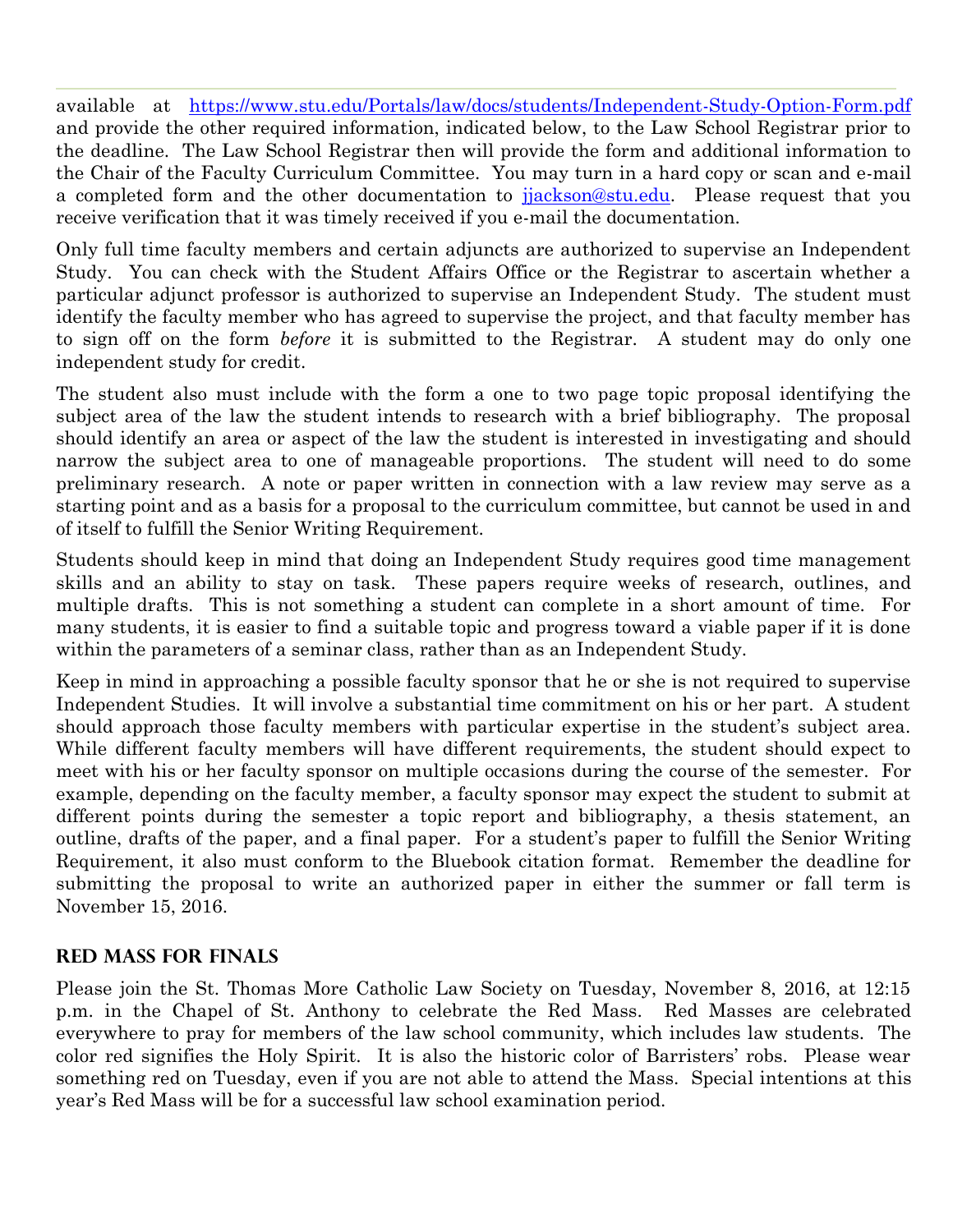#### **December Graduates-Submit your selection for Commercial Bar Preparation Program**

All 3Ls who plan to take the Bar examination following graduation need to make a Bar Preparation Program selection by submitting a Bar Review Selection Form to the Law School Registrar's Office. You can pick any ONE of the following three options: BARBRI Bar Review Program, KAPLAN Bar Review Program, or THEMIS Bar Review Program.

You must notify the Law School Registrar of your final and official selection (or make any modifications to the selection that you have already made) by **Friday, November 11, 2016**. We will not be able to make any modifications to your selection after that date, so make sure you finalize your selection by 5:00 p.m. on November 11th. **After that date,** we will be invoiced and pay for your program, so *NO ADJUSTMENTS CAN BE MADE*. Making an election with the representatives, or filling out their registration forms (which may be required by the programs), does not act as the election that you are making with the law school. The law school is going to pay for whichever program you have notified us you are taking by completing the law school form. Similarly, submitting the Bar Review Selection Form to the Law School *does not* automatically register you for your desired bar prep program. Be sure to contact the appropriate Bar Prep Program representative for registration requirements.

If you have any questions, or would like a detailed explanation of what the various programs offer, representatives from each program are available in the Cordero Breezeway on various days and times throughout the semester, or you may contact a representative via e-mail. For questions with regard to BARBRI, contact Hadley Leonard at [hadley.leonard@barbri.com;](mailto:hadley.leonard@barbri.com) for Kaplan, contact Sabine Baptiste at [sabine.baptiste@kaplan.com;](mailto:sabine.baptiste@kaplan.com) or for Themis, contact Nachman Susson at [Nachman.Susson@themisbar.com.](mailto:Nachman.Susson@themisbar.com) Please speak to the program representatives for more details on each program.

Make sure you do your homework and thoroughly research which program will be best suited to your study needs. Remember that each representative is going to try to "sell" you on his or her program. Be a wise consumer and pick the program that works best for you.

Remember the *deadline* to submit your selection for one of the Bar Review Programs provided by St. Thomas University School of Law upon your graduation is **Friday, November 11, 2016**. You can submit the form in person at the Registrar's counter or to Ms. Cathy Hayes in the Law School's Student Affairs Office.

**Please note your selection is final upon submission and cannot be changed after the deadline date. In addition to the Bar Review Selection Form, make sure to fill out the registration form with the appropriate Bar Prep Program Provider.**

#### **MulTI-State Bar Exam (MBE) Simulation for 3LS**

The Law School is offering a Multi-State Bar Exam (MBE) Simulation to 3L students to assess and diagnose Bar exam readiness. There are two sessions that 3L students may register for: November 12 or November 19, 2016. The MBE simulation will consist of two parts: morning 9:30 a.m. until 12:30 p.m. and afternoon 1:30 p.m. until 4:30 p.m., each with 100 questions in 3 hours. The area coverage will include Civil Procedure, Contracts, Constitutional Law, Criminal Law & Procedure, Evidence, Property, and Torts. Room information to follow.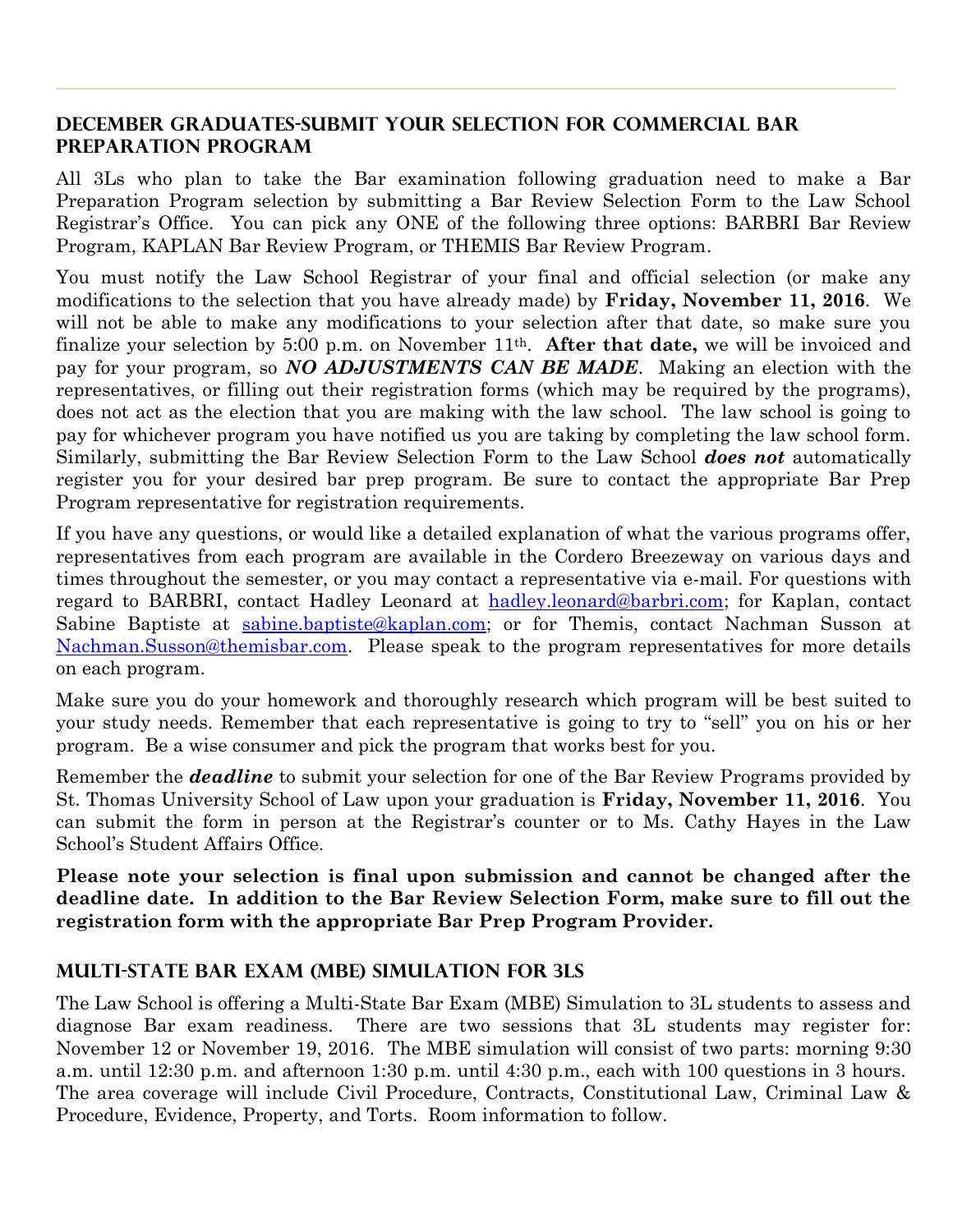Students must RSVP with Amar Patel at [apatel@stu.edu](mailto:apatel@stu.edu) by November 9, 2016, at 11.59 p.m. The Law School will offer another session in the spring term.

### **Creating Calm**

Most law students experience stress and anxiety over the work load of law school and the examination process. Learning to recognize the signs of stress and developing techniques to help management stress and anxiety have been empirically proven to improve academic performance. The Law School in conjunction with Student Health Center presents "Creating Calm." This event is scheduled for November 8, 2016, November 15, 2016, and November 22, 2016, Dr. Josie Oramas from Student Health Center will hold open and informal sessions from 12:15 pm to 12:45 pm in Room 219. Please stop by and gain some insight into proven techniques to manage stress.

## **Three Branches of Discretion**

On October 27, 2016, the Black Law Students Association and the Office for Career Development hosted a panel discussion on the "Three Branches of Discretion." The panel discussed how the use and abuse of discretion on one level of government can have a direct effect on another, leading to many of the issues we see in today's society. This balanced discussion was moderated by Associate Dean **Tamara Lawson**. The panelists included

Oliver Gilbert, Mayor of Miami Gardens; Mr. Kanya Howard, Miami-Dade Police Department; Jessica Sinkfield, Miami-Dade State Attorney's Office; and Judy Cullinan, Miami-Dade Public Defender's Office. More than 60 students attended the event.

## **Broward Legal Aid 15th Annual for the Public Good**

On October 27, 2016, St. Thomas Law students and Dean **Alfredo Garcia** attended the 15th Annual *For the Public Good* to honor Warriors of Justice. Members of the community were recognized for their efforts to secure justice and change lives for the underprivileged and underserved, raising \$119,000 to support legal aid services in Broward County. Executive Director of Legal Aid Service of Broward County and St. Thomas Law Board of Advisors member, **Tony Karrat**, was recognized for 40 years of leadership before the crowd of more than 300 guests at the Hyatt Regency Pier 66.



Pictured: (from L to R) **Laura Varela**, **Robert Jack**, Dean **Alfredo Garcia**, **Joseph Galinskie** (1L), and **Denise Pichardo** (2L).

## **Law Library Thanksgiving Hours**

#### **Library Hours**

| November 23: | $8:30$ a.m. $-4:30$ p.m.  |
|--------------|---------------------------|
| November 24: | Closed                    |
| November 25: | $10:00$ a.m. $-9:00$ p.m. |

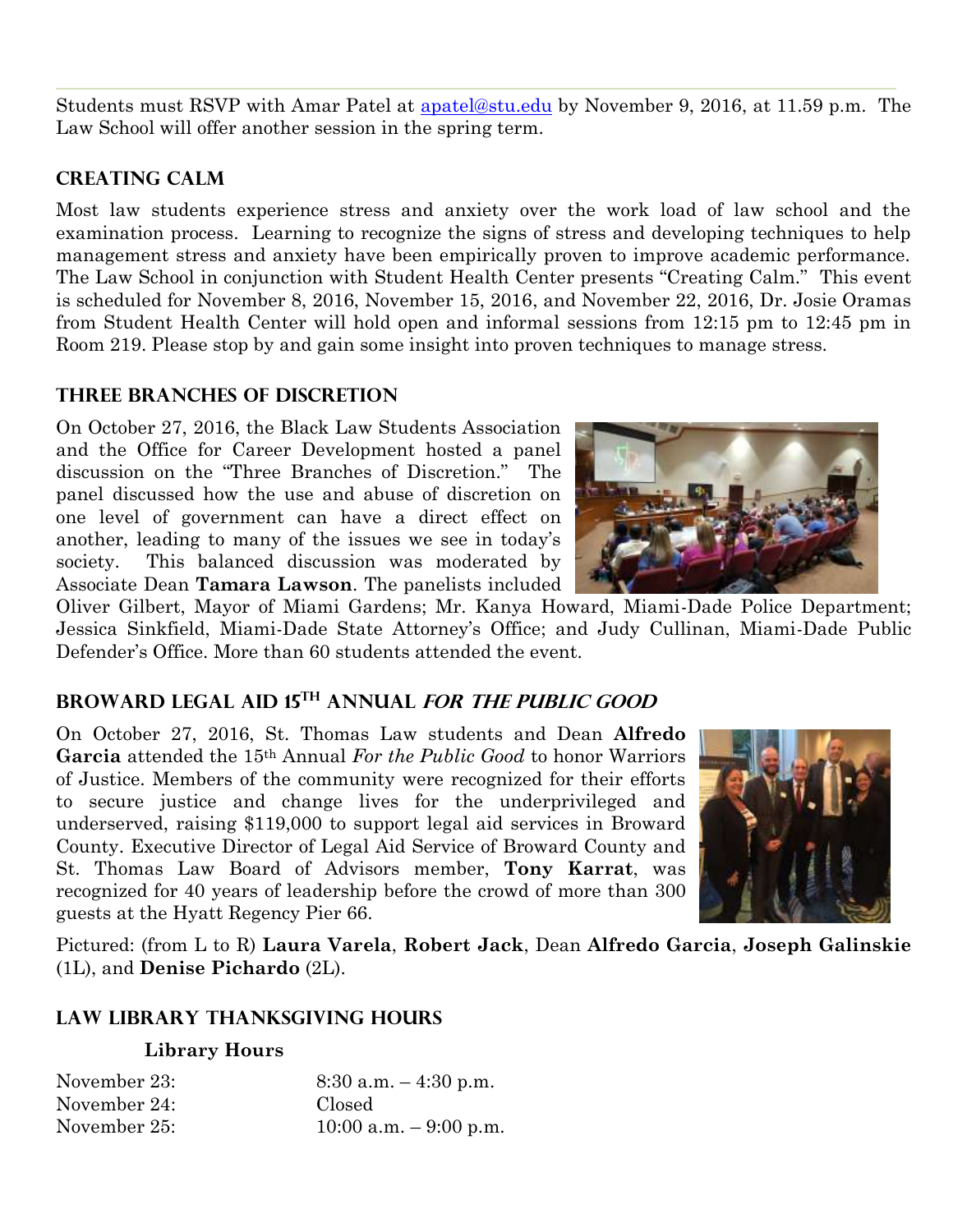November 26: 8:00 a.m. – 6:00 p.m. **South Reading Room**

November 23: 4:30 p.m. – 12:00 a.m. November 24: Closed November 25 – December 8: 24 Hour Access

## **STUDENT ACHIEVEMENTS**

**Cesar Baldelomar**, a 2L student, will be presenting to various grassroots groups (one of which includes Massachusetts legislators) on why Question 2 on the Massachusetts Ballot is crucial for the future educational success of Boston's poorest students. The ballot regards the expansion of charter schools, which, after extensive research, would harm Black and Latino students in Boston. The paper that serves as the backdrop for his presentations was developed in Associate Dean **Lawson**'s Race and Law Seminar over the summer. His paper entitled "Excluding at Will for Small Stuff: Disparate Application of Exclusionary Disciplinary Policies in Massachusetts Charter Schools," will be published.

**Jason Ross**, a 3L student, accepted a paid internship with The Bauer Law Office, P.A., in Miami, specializing in probate, estate planning, tax services, and real estate.

**Alfredo Rubio**, a 3L student, has accepted a paid law clerk position with PereGonza Law Group in Miami, specializing in business and family law, tax, and general civil matters.

### **ALUMNI(AE) NEWS**

**Cristina Colon**, a 2015 graduate, has accepted has accepted an Associate position with Kagan Legal Group in Puerto Rico, a Miami-based firm specializing in Personal Injury.

**Carol Castleberry**, a 2015 graduate, has accepted the Assistant Director of Academic Support position with St. Thomas Law.

**Dayami Sans**, a 2016 graduate, accepted an Associate position with Elder Law Associates, P.A., in Boca Raton.

**Florina Reznik**, a 2014 graduate, is as an Associate at Alan J. Marcus in Aventura, specializing in commercial real estate acquisitions.

**Michele Vargas**, a 2003 graduate, an associate in the Coral Gables office of Hinshaw & Culbertson LLP, has been appointed as the Hispanic National Bar Association's (HNBA) Deputy Regional President for Region VIII. The HNBA is a nonprofit, nonpartisan, national membership organization that represents the interests of Hispanic legal professionals in the United States and its territories and advocates for Hispanics in the U.S.

#### *Faculty Announcements*

In December, Professor **Alfred Light**, will be a paid participant the LEC Public Policy Conference for Law Professors on Solving the Public Pension Crisis. The conference is sponsored by the Law and Economics Center at the George Mason Antonin Scalia Law School in Arlington, Virginia.

Professor **Marcia Narine Weldon** was interviewed by Navex Global, a leading compliance consulting firm about the Department of Justice Yates Memo in fall 2015. She spoke on NPR